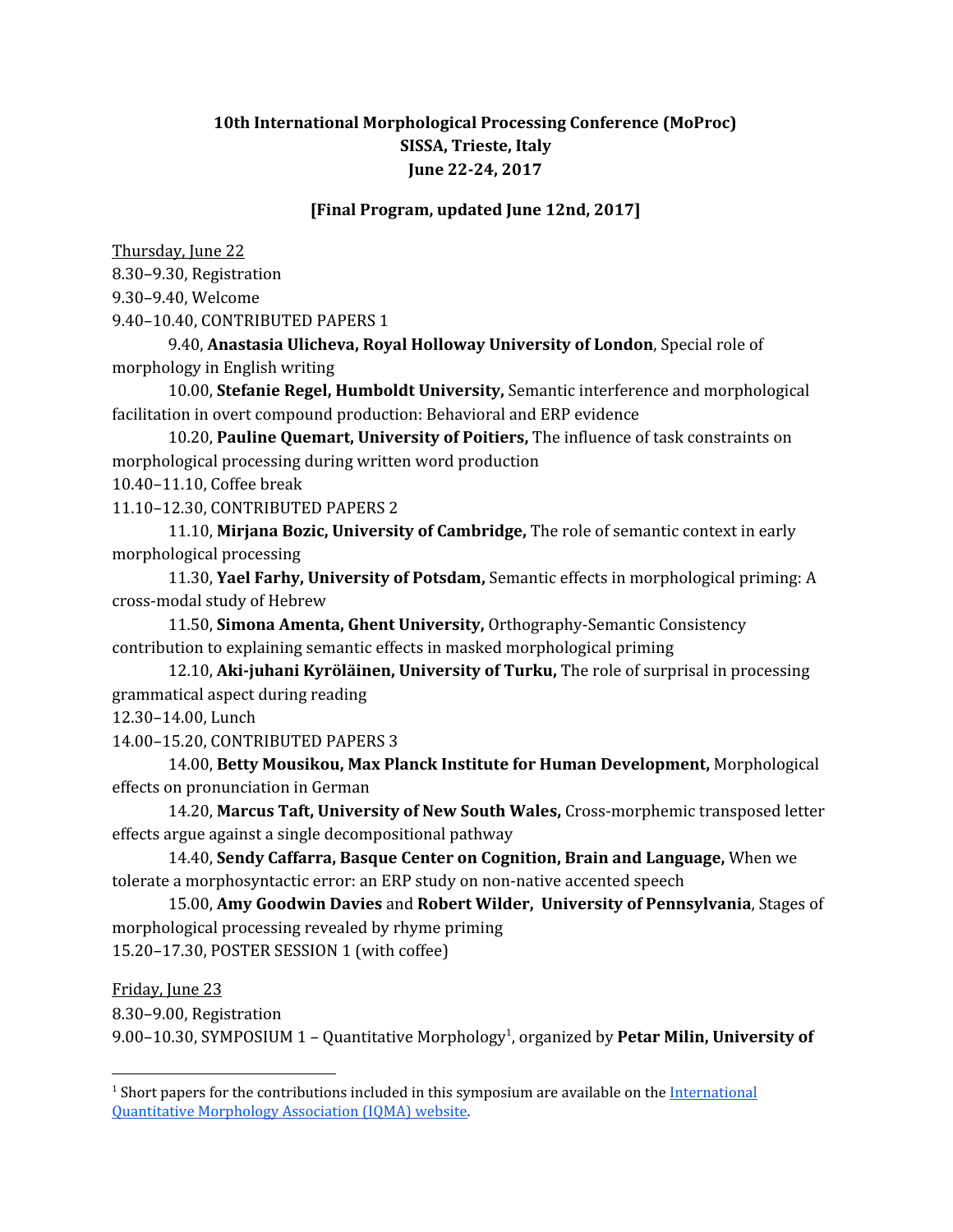**Sheffield**, and **Jim Blevins, University of Cambridge**

9.00–9.05, Opening remarks

9.05–9.25, **Emmanuel Keuleers, Tilburg University**, A reflection on psycholinguistics through its questions about morphology and the mental lexicon

9.25–9.45, **Michael Ramscar, Eberhard Karls Universität Tübingen**, Finding structure in form and time: Discriminative explorations in quantitative morphology

9.45–10.05, **Vito Pirrelli, CNR, Pisa**, Storage vs. processing in models of word inflection: A neuro-computational Hebbian perspective

10.05–10.25, **Harald Baayen, Eberhard Karls Universität Tübingen, and University of Alberta**, Are baboons learning "orthographic" representations? Probably not

10.25–10.30, Closing remarks

10.30–10.50, Coffee Break

10.50–12.10, CONTRIBUTED PAPERS 4

10.50, **Tali Bitan, University of Haifa,** The neural bases and distributional factors underlying learning and generalization of morphological inflections

11.10, **Cristina Burani, ISTC-CNR Rome & University of Trieste,** Reading derived words in Italian children with and without dyslexia: The effect of root length

11.30, **Helen Breadmore, Coventry University,** Development of morphological processing in spelling

11.50, **Sascha Schroeder, Max Plank Institute for Human Development,** A longitudinal perspective on masked morphological priming in children

12.10–13.50, Lunch

13.50–15.10, CONTRIBUTED PAPERS 5

13.50, **João Veríssimo, University of Potsdam,** Taking morphology a level higher: A lemma-extended interactive activation model

14.10, **Marco Marelli, University of Milano-Bicocca,** Evaluating the impact of relations in compound processing: a simulation study in distributional semantics

14.30, **Daniel Schmidtke, University of Alberta,** The role of competition between conceptual relations during compound word recognition: Evidence from spoken and visual word recognition

14.50, **Raymond Bertram, University of Turku,** The role of context in compound detection during reading of unspaced text

15.10–16.10, SYMPOSIUM 2 – The time course of morphological processing as revealed by analyses of distributions and of means, organized by **Laurie Feldman, University at Albany, SUNY**

15.10, **Victor Kuperman, McMaster University,** Survival analysis: a tool for timing semantic and formal effects on derived and compound word recognition

15.30, **Harald Baayen, University of Tubingen,** Novel insights in morphological processing from Dynamic Survival Analysis and Quantile Regression

15.50, **Laurie Feldman, University at Albany,** The time course of BOAT-FLOAT facilitation and its implication for morphological processing

16.10–16.30, Coffee break

16.30–18.00, SPECIAL EVENT: Morphological processing, ten MoProc editions later. Open discussion forum, led by MoProc's founders **Ram Frost, the Hebrew University of Jerusalem,** and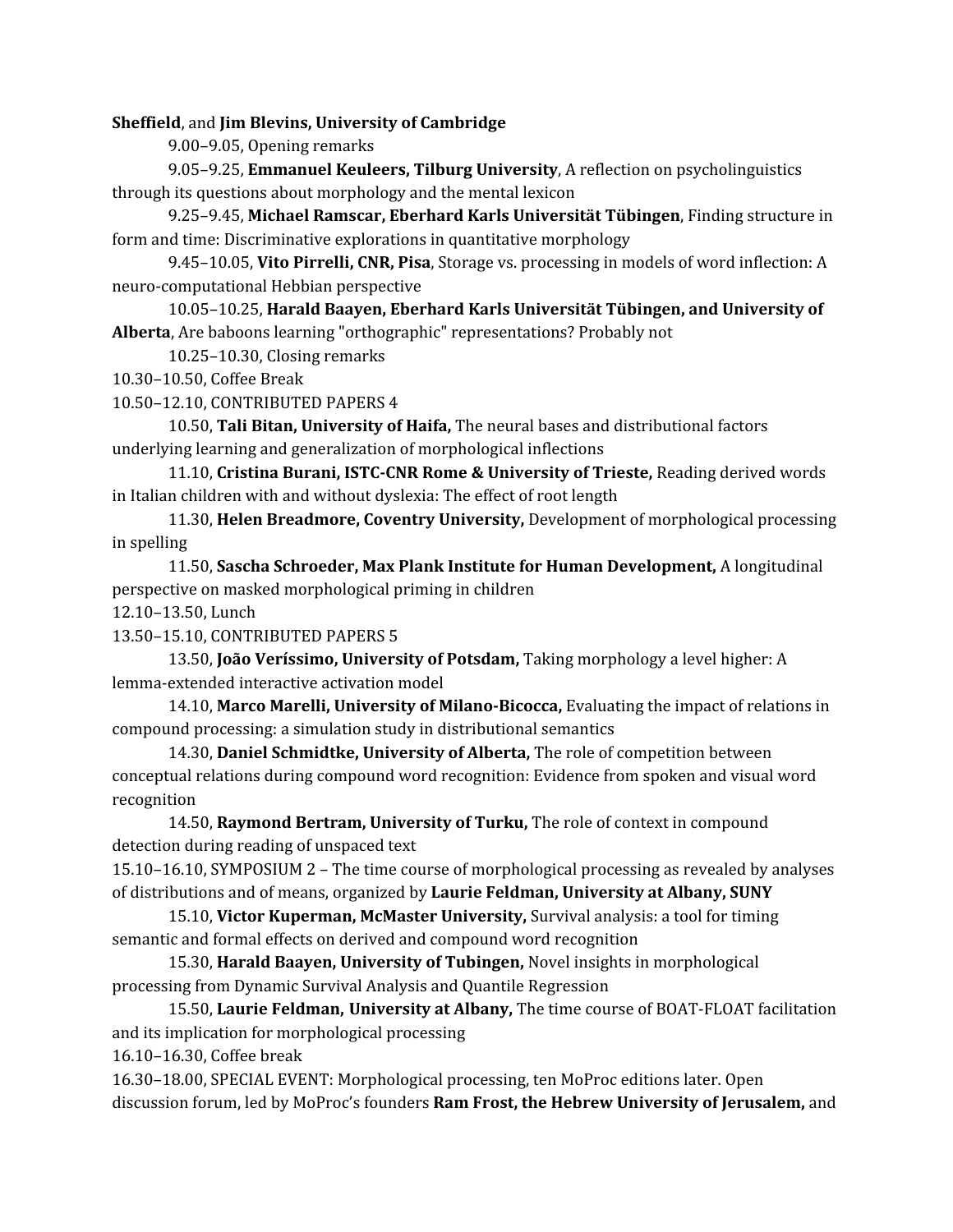**Jonathan Grainger, CNRS and University of Aix-Marseille**; moderated by **Kathy Rastle, Royal Holloway University of London** (sponsored by SR Research) 20.00, Social dinner

## Saturday, June 24

9.30–10.50, SYMPOSIUM 3 – Theoretical linguistics, organized by **Adam Albright, MIT**

9.30, **Adam Albright, Massachusetts Institute of Technology**, Vague and vacuous morphological decomposition

9.50, **Sebastian Bank, University of Leipzig**, From grammar induction to learning and processing

10.10, **Ricardo Bermúdez-Otero, University of Manchester**, Storing morphologically complex forms: convergent evidence from grammar and psycholinguistics

10.30, **João Veríssimo, University of Potsdam**, Beyond affix-stripping: generalisation and processing of 'pure morphology'

10.50–12.45, POSTER SESSION 2 (with coffee)

12.45–14.30, Lunch

14.30–15.50, SYMPOSIUM 4 – Morphology and Neuroscience, organized by **Jon Andoni Duñabeitia, Basque Center on Cognition, Brain and Language (BCBL)**

14.30, Opening Remarks

14.40, **Christos Pliatsikas, University of Reading,** MRI and morphological processing: where are we, and where to go next?

15.00, **Alina Leminen, University of Helsinki,** Morphologically complex words in the brain: neuromagnetic evidence

15.20, **Eva Smolka, Konstanz University,** Morphological processing – the past and future of electrophysiological evidence

15.40, Closing remarks

16.00–22.00, Social event: Excursion to Piran

Poster session 1

- 1. Implicit and explicit morphological awareness: insight from developmental trajectories and implications for future research, *Hannah-leigh Nicholls, Sarah Critten, Ian Mundy, Julia Carrol*
- 2. Challenging late vocabulary insertion: evidence from Russian, *Varvara Magomedova*
- 3. The suffix priming effect in children: a developmental perspective, *Miguèl Lázaro, Victor Illera, Joana Acha, Ainoa Escalonilla, Seila García, Javier Sainz*
- 4. Do all complex words have the same degree of complexity?, *Carina Pinto, Alina Villalva, Armanda Costa*
- 5. Inflectional regularity and gender in agreement processing: evidence from Russian, *Natalia Slioussar, Pavel Shilin*
- 6. Do morphological features of different deverbal nominals affect their reading?, *Isidora Gatari*ć*, Sanja Radman*
- 7. Grammatical category in the neural representation of derived forms: evidence from Italian, *Francesca Carota, Mirjana Bozic, William Marlsen-Wilson*
- 8. Is prefix identification position-specific?, *Julia Carden, Virginia Jaichenco*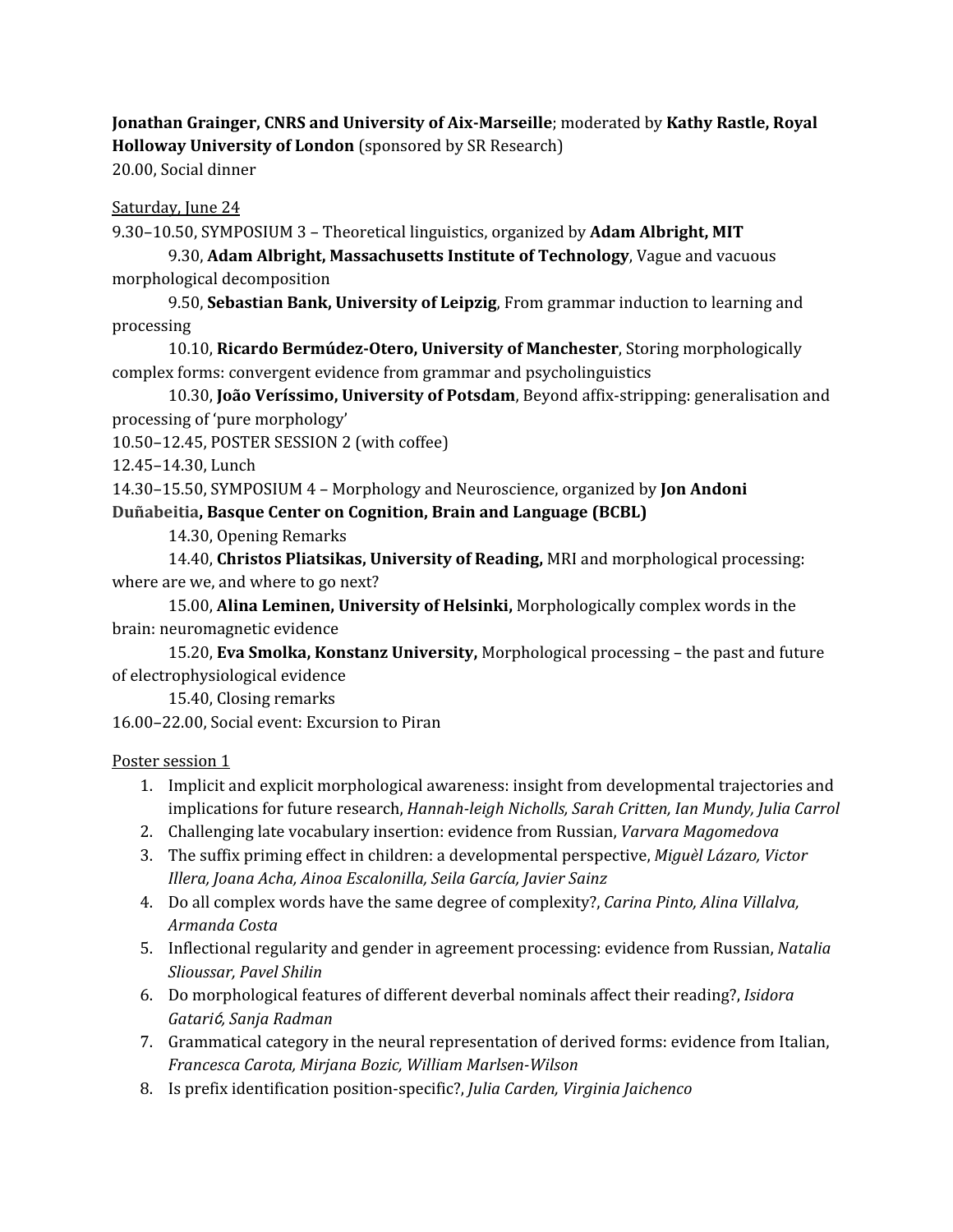- 9. Morphological processing interacts with form priming, *Beinan Zhou, Hilary Wynne, Sandra Kotzor, Aditi Lahiri*
- 10. Simple event nominals do (not) exist in Serbian: theoretical and empirical evidence, *Sanja Radman, Isidora Gatari*ć*, Anja* Š*ari*<sup>ć</sup>
- 11. The interference of animacy in the processing of morphological number, *Francesca Franzon, Chiara Zanini, Dunia Giomo, Francesca Peressotti, Rosa Rugani*
- 12. Semantic transparency affects morphological priming…eventually, *Vera Heyer*
- 13. Semantic entropy measures and semantic transparency in English compound nouns, *Melanie Bell, Martin Schaf er*
- 14. Contemporary French morphology trends: a case-study of formal neologisms in newspapers monitor corpora, *Emmanuel Cartier, Najet Boutmgharine Idyassner*
- 15. Derivational depth and the role of the lexicon in morphological decomposition, *Swetlana Schuster, Aditi Lahiri*
- 16. Does working memory have an impact on second language processing of inflection: the case of English past tense morphology, *Filiz Rizao*ğ*lu, Ay*ş*e Gürel*
- 17. A sensitive period for morphology? Morphosyntactic feature retrieval in bilinguals, *Sina Bosch, Joao Veríssimo*
- 18. How Finnish morphology can confuse the L2-speaker, *Rosa Salmela, Raymond Bertram, Minna Lehtonen, Seppo Vainio*
- 19. Reading complex words in Hebrew as a non-concatenative language, *Marina Oganyan, Julia Herschensohn, Richard Wright, Lee Osterhout*
- 20. Comparison of sensitivity to case violations across native and nonnative speakers of Turkish, *Basak Karatas, Kira Gor, Ellen Lau*
- 21. Dissociating derivational and inflectional priming: Evidence from older bilinguals, J*ana Reifegerste, Kirill Elin, Harald Clahsen*

## Poster session 2

- 22. Morphological processing impairments in Parkinson's disease: effects of regularity, disease progression, and sex, J*ana Reifegerste, Karim Johari, Michael Ullman*
- 23. Spatiotemporal dynamics of morphological processing in adults with dyslexia, *Eddy Cavalli, Pascale Colé, Johannes Ziegler*
- 24. An fMRI study of morphological decomposition in the recognition of case-inflected nouns: Dissociation of inflection and case, *Kira Gor, Maxim Kireev, Anna Chrabaszcz, Svyatoslav Medvedev*
- 25. Stem allomorphy effects in word recognition in individuals with Alzheimer's disease and mild cognitive impairment, *Alexandre Nikolaev, Sameer Ashaie, Merja Hallikainen, Tuomo Hänninen, Eve Higby, Jungmoon Hyun, Minna Lehtonen, Hikka Soininen*
- 26. Morphological awareness and visual processing of derivational morphology in high functioning adults with dyslexia: An avenue to compensation?, *Jeremy Law, Anneli Veispak, Pol Ghesquiere*
- 27. Executive function deficit affects online morphological processing: evidence from Mild Cognitive Impairment, *Christian Manouilidou, Barbara Dolenc, Tatjana Marvin, Zvezdan Pirtosek*